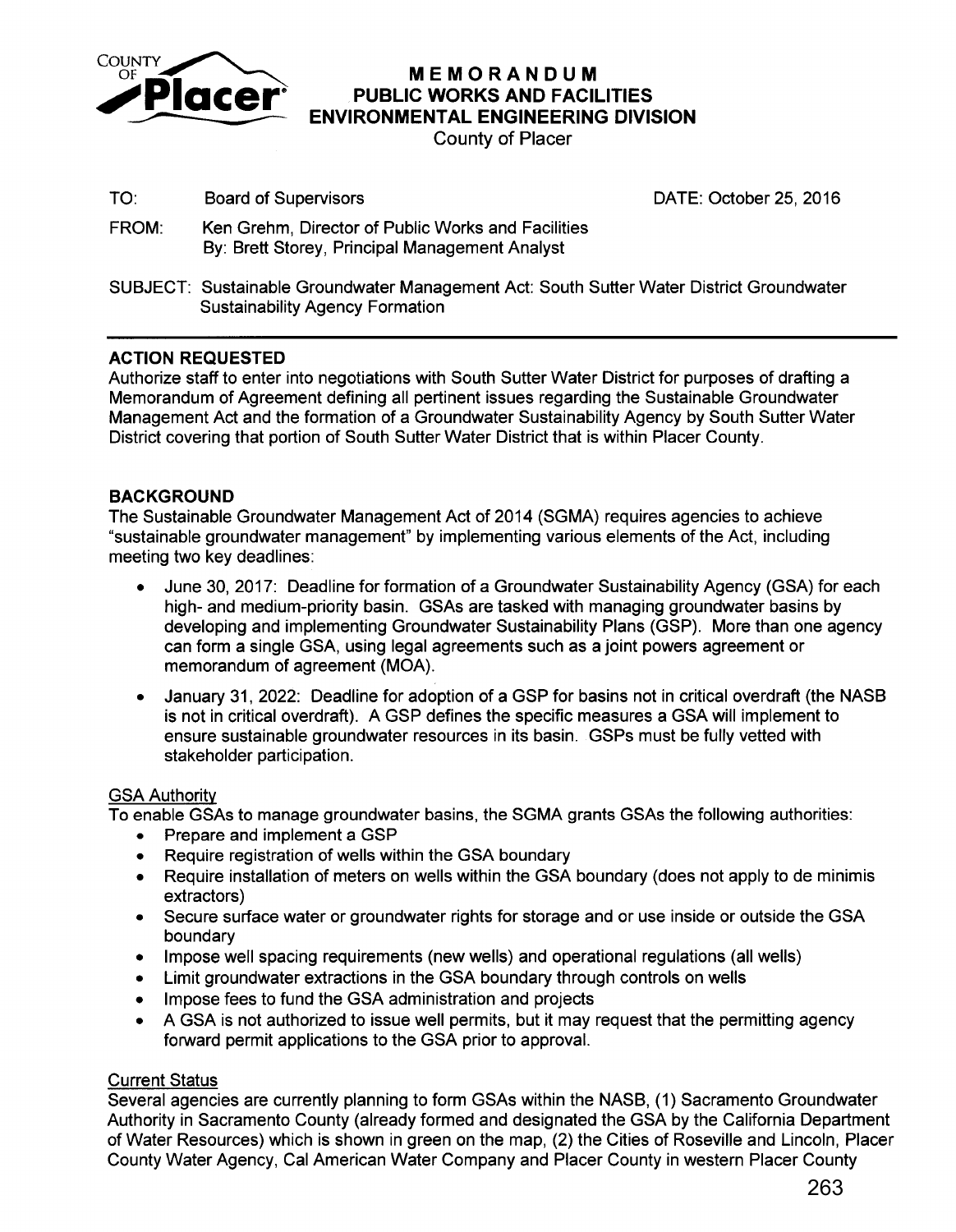which is shown in blue on the map, (3) South Sutter Water District (SSWD) in Sutter County which is shown in pink outline on the map, (4) Multiple water agencies managing the agricultural area of Sutter County which is shown in diagonal hatches outside of SSWD boundary on the map, and (5) Sutter County to potentially manage any remaining unmanaged areas in that County.

The only outstanding area within the Placer County and the NASB is a portion of SSWD's service area is what extends into Placer County (diagonal hatched area on between Sutter/Placer county line and SSWD boundary (Pink) attached map). This area makes up approximately one third of SSWD's service area (the rest located in Sutter County) and SSWD has been effectively managing this area for decades.

# **Considerations**

Staff has been meeting with SSWD for several months to discuss options for GSA coverage in this area. Supervisor Robert Weygandt and Agriculture Commissioner Josh Huntsinger have participated in these discussions as the Placer County portion consists primarily of Placer County Conservation Plan (PCCP) parcels and agricultural lands, as well as a small number of parcels in the Sheridan area having development potential.

In addition, staff met with the PCCP team to determine if any of the SGMA regulations would pose issues or concerns. The PCCP Administrator, Gregg McKenzie, indicated the primary concerns were that the County's land use authority not be abdicated, and that the County's ability to meet the requirements of the Placer County Conservation Plan (HCP/NCCP) and achieve the goals and objectives of the conservation strategy, which expressly include protection of agricultural lands, would not be compromised. It is important to note that PCCP habitat areas are supplied by surface water provided by SSWD and Placer County Water Agency. Although SGMA regulations specifically state that no SGMA authorities supersede current land use authority, it is important that any agreement with SSWD state that the GSA will ensure the PCCP habitat areas continue to receive adequate water supplies, and ways in which that may be accomplished.

# **Options**

There are two options for management of the SSWD service area, detailed below. Each option would require development of a legal agreement to define each agency's role in implementing the provisions of SGMA as well as the specific land use authorities/restrictions within the Placer County portion of the GSA.

#### **1) SSWD form a GSA on its own (preferred option), covering the entire SSWD service area (pink outline on attached map), which includes the portion of Placer County discussed above.**

Under this option, potentially less staff time and funding would be required as staff would not need to participate in the outreach, staffing of the organization, reporting of groundwater levels nor actions required to develop the GSP for that area. Staff would have coordination efforts to ensure that all elements of an agreement were maintained. However, SSWD would have exclusive authority to implement SGMA in those areas. As a result, management issues that must be considered with this option include:

- a. PCCP related actions
- b. Well permitting roles
- c. Ensuring legal rights of landowners, particularly the timing of water usage and other agricultural actions that depend on specific sequences of activities to bring their harvest to market
- d. Land development issues (e.g. how might established groundwater restrictions or spacing requirements impact potential future subdivisions of land)
- e. Fee setting and collection, should the GSA decide to implement
- f. Small portions of PCWA groundwater monitoring within the area (small pink boxes)

The County's concerns can be adequately addressed through an MOA with SSWD. Staff and legal counsel would work closely with the Community Development Resource Agency, PCCP Administrator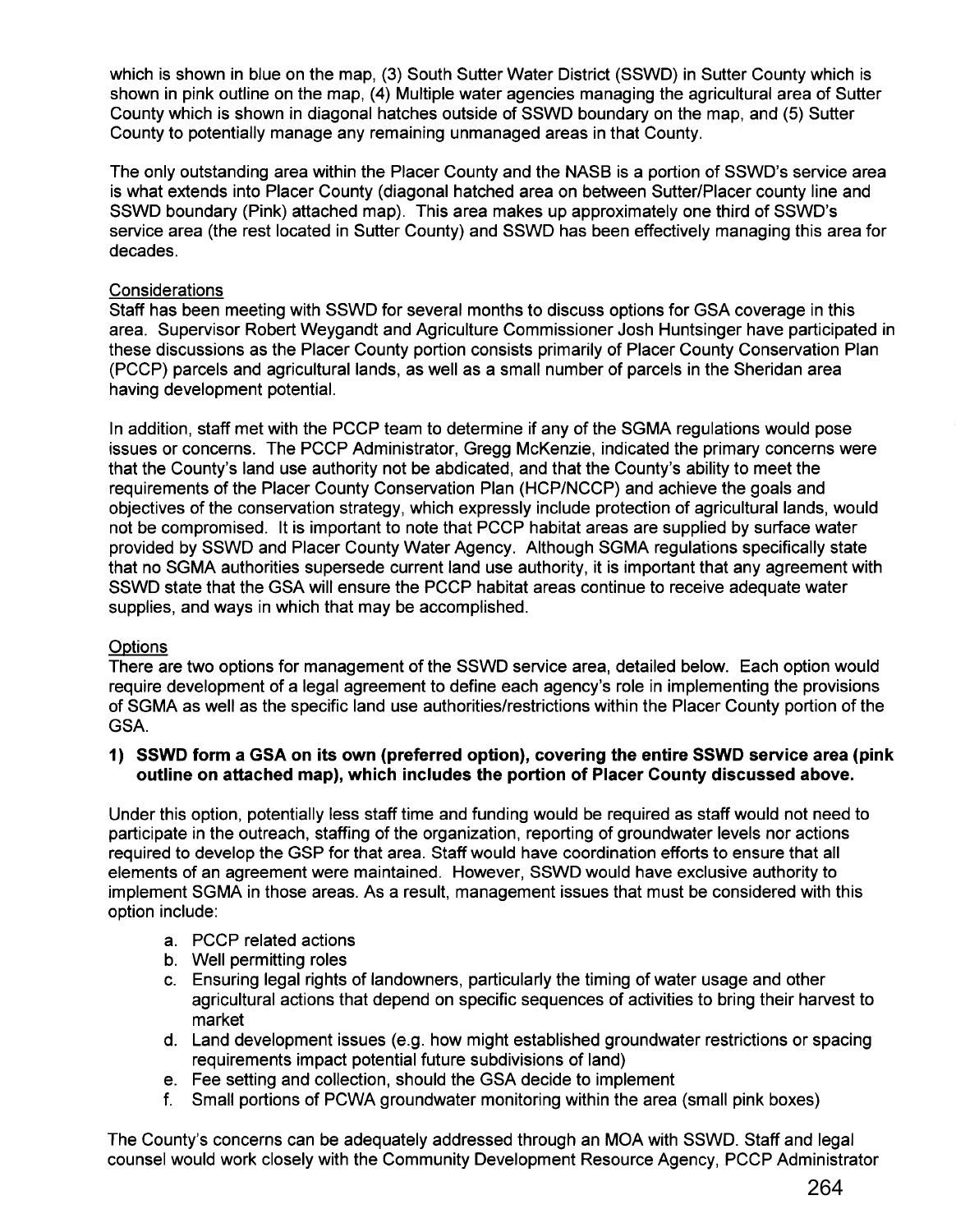and future JPA, Health and Human Services Department and the Agricultural Commissioner to ensure that the County's interests are protected and all issues are addressed in the MOA before SSWD takes final action to create this GSA.

#### **2) The County and SSWD jointly form a GSA, also covering the entire SSWD service area (pink outline on attached map).**

Under this option, the County would have authority to implement SGMA in the Placer County portion of the GSA in conjunction with SSWD. However, many of the same management issues would need to be addressed. One of the primary issues to be resolved prior to filing the GSA is the governance structure of the GSA. If the Board were to desire this option there would be an increase in staff time and potentially County funding to determine the governance structure, develop a governance agreement with SSWD, and maintain the actions required by SGMA.

Staff attended the SSWD Board meeting on August 25, 2016 to discuss these options. The SSWD Board would prefer option #1 as they have been managing this region for decades and believe it would be much simpler to continue going forward. However, they are open to the second option and desire to understand the direction of your BOS, but would like to file for a GSA by the end of 2016. In effort to respect that timeline, with your Board's approval, staff will work with SSWD to develop a draft agreement for your Board's approval by the end of the year with either option selected.

#### **RECOMMENDATION**

Staff is recommending that your Board provide direction to implement option #1 as it presents a more streamlined approach, requires less staff time and funding, and an MOA can adequately address all of the aforementioned issues that will protect Placer County stakeholders. Staff further recommends that the MOA be executed by both Boards prior to SSWD filing to become the GSA. The MOA will be brought back your Board for approval at a later date.

#### **ENVIROMENTAL IMPACT**

This action does not constitute a "Project" under the California Environmental Quality Act (CEQA) pursuant to CEQA guidelines 15378(b)(5) because it is an administrative action that does not result in any direct or physical change in the environment.

#### **FISCAL IMPACT**

Funding for staff labor and outside contracts for future work is included in the FY 2016-17 budget.

### **ATTACHMENTS**

Map of the North American Groundwater Sub-Basin